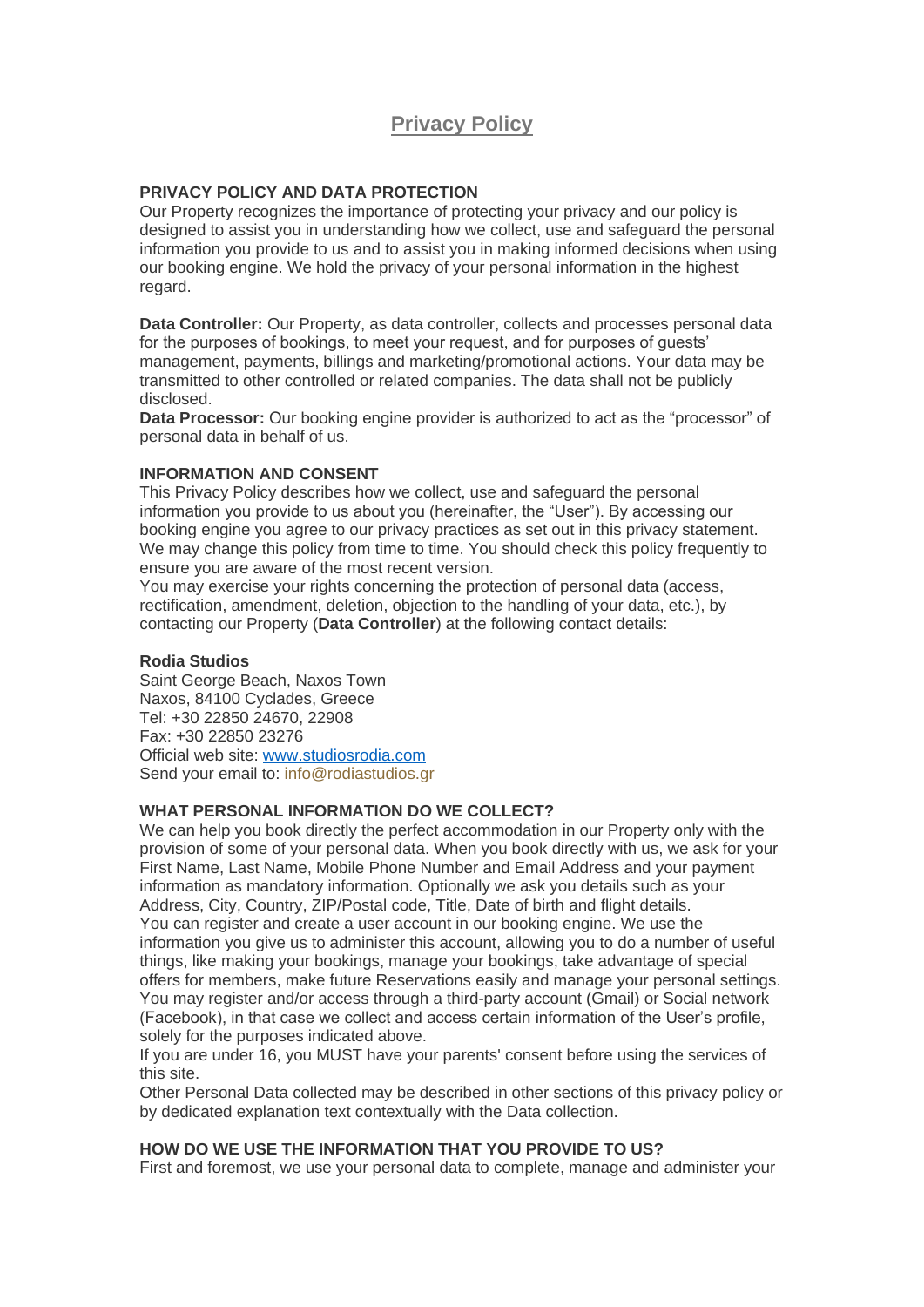online Reservation.

Our Property, as data controller, collects and processes your personal data for the purposes of

- Managing your bookings made and your requests and preferences
- Administering our business activities, provisioning of services and monitoring the use of services
- Managing payments (where applicable) and billings/invoices
- Managing and registration to our Membership and Loyalty and Rewards programs (where applicable)
- Managing marketing actions and communications by electronic and/or conventional means
- Managing surveys regarding the quality of the services provided by us

Occasionally, we may also use the information we collect to notify you about new services and special offers we think you will find valuable. You may notify us at any time if you do not wish to receive these offers.

Furthermore, such information may be shared with others on an aggregate basis.

## **PRIVACY AND PROTECTION OF PERSONAL DATA**

Our company will in no way disclose, publish, sell or exchange your personal data and information entrusted to us. In extreme cases, we may also disclose your personal data to third parties to:

- Comply with any court order or other legal obligation or public authority or when data is requested by government or law enforcement authorities.
- Enforce or apply our terms of use and any other agreements.
- Protect the rights of our property. This may include exchanging information with other companies and organizations for the purposes of fraud protection and credit risk reduction.

# **DATA RETENTION**

We store your personal data on our systems for as long as is necessary for the provision of the relevant services or to fulfil the purposes described in this Privacy Policy. We may also be required to retain certain types of data for a longer period in order to comply with legal obligations or retain data in anonymous form for longer for statistical purposes.

# **USE OF COOKIES**

Access to our site involves the use of cookies. Cookies are small files of information stored on the browser of each user to that the server can recognize certain information that only the server can read. They help us to improve and deliver a better and more personalized service by enabling us to: a. Store information about your search requests, preferences, allowing us to better customize the services according to your individual interests; b. Process and Speed up your searches; and c. Recognize you when you return to the website.

You can set your browser to refuse cookies. However, you may not be able to enjoy all the facilities or book via our website if you do so.

# **IP ADDRESSES – OTHER INFORMATION WE COLLECT**

When you visit our booking engine we automatically collect the following data as part of demographic and profile data known as traffic data:

- Technical information, including the Internet Protocol (IP address) that is used to connect your computer to the internet, browser type and version, time zone settings, and operating system and platform, Information concerning your visit, including the full Uniform Resource Locators (URL), products you viewed or searched for, page response times, length of visits to certain pages, page interaction information (such as scrolling, clicks, and mouseovers) and methods used to browse away from the page. We will use the above information that we collect about you as part of our efforts to keep